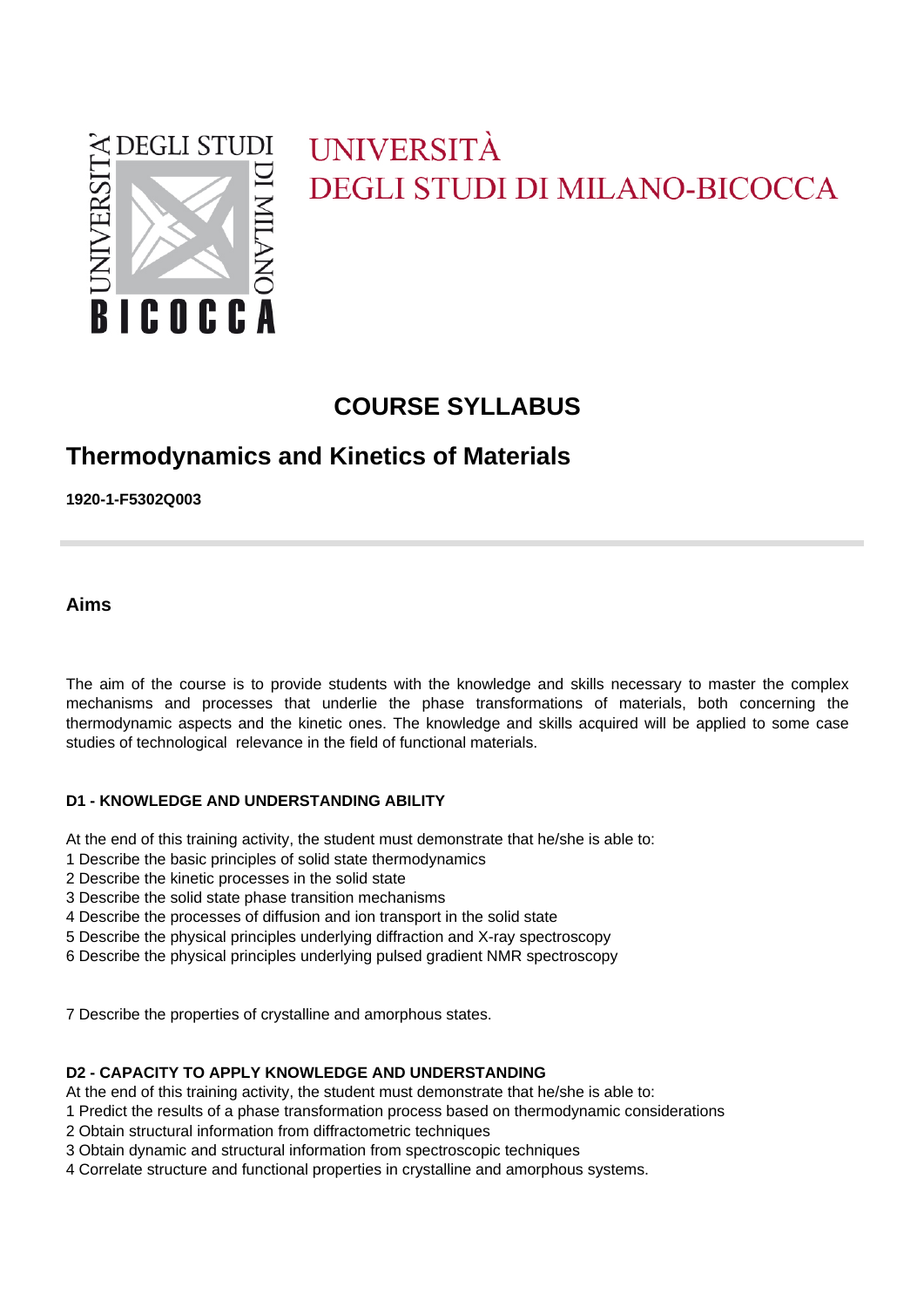#### **D3 - JUDGMENT AUTONOMY**

At the end of this training activity, the student must demonstrate that he/she is able to:

1 Choose the most useful techniques for the structural analysis of a solid

2 Select the experimental techniques and parameters to obtain specific structural information in solids

3 Select the experimental techniques and parameters to obtain specific dynamic information in solids

4 Addressing a critical discussion of the relationships between structure and functional properties in a solid.

#### **D4- COMMUNICATION SKILLS**

To be able to describe in a clear and concise form: i) the objectives, ii) the procedure and iiii) the results of the elaborations carried out.

#### **D5 - LEARNING SKILLS**

Expected results:

- 1 Collect and understand new information useful for rationalizing the structural properties of solids.
- 2 Collect and understand information about the technological evolution of some spectroscopic techniques.

### **Contents**

Thermodynamics and kinetics of solids.

Phase transformation processes and the kinetic mechanisms (diffusion, transport) that are at their base. Fundamentals of some spectroscopic techniques able to investigate the correlations between structure, dynamics and functional properties of some classes of solids.

#### **Detailed program**

Thermodynamics and kinetics of phase transformations.

Fundamentals of Landau's theory. Order-disorder transitions.

Solid solutions. Polycrystalline systems and formation of grain boundary.

Homogeneous and heterogeneous nucleation during solidification and solid-solid transformations.

Kinetics in solid state. Processes of heat and matter transport.

Continuity equations. Principles of thermodynamics of irreversible processes. Onsager relations. Diffusion: Fick's law. Diffusio equation and solutions. Applications to diffusion processes in solids. Structural aspects of solid state transformations.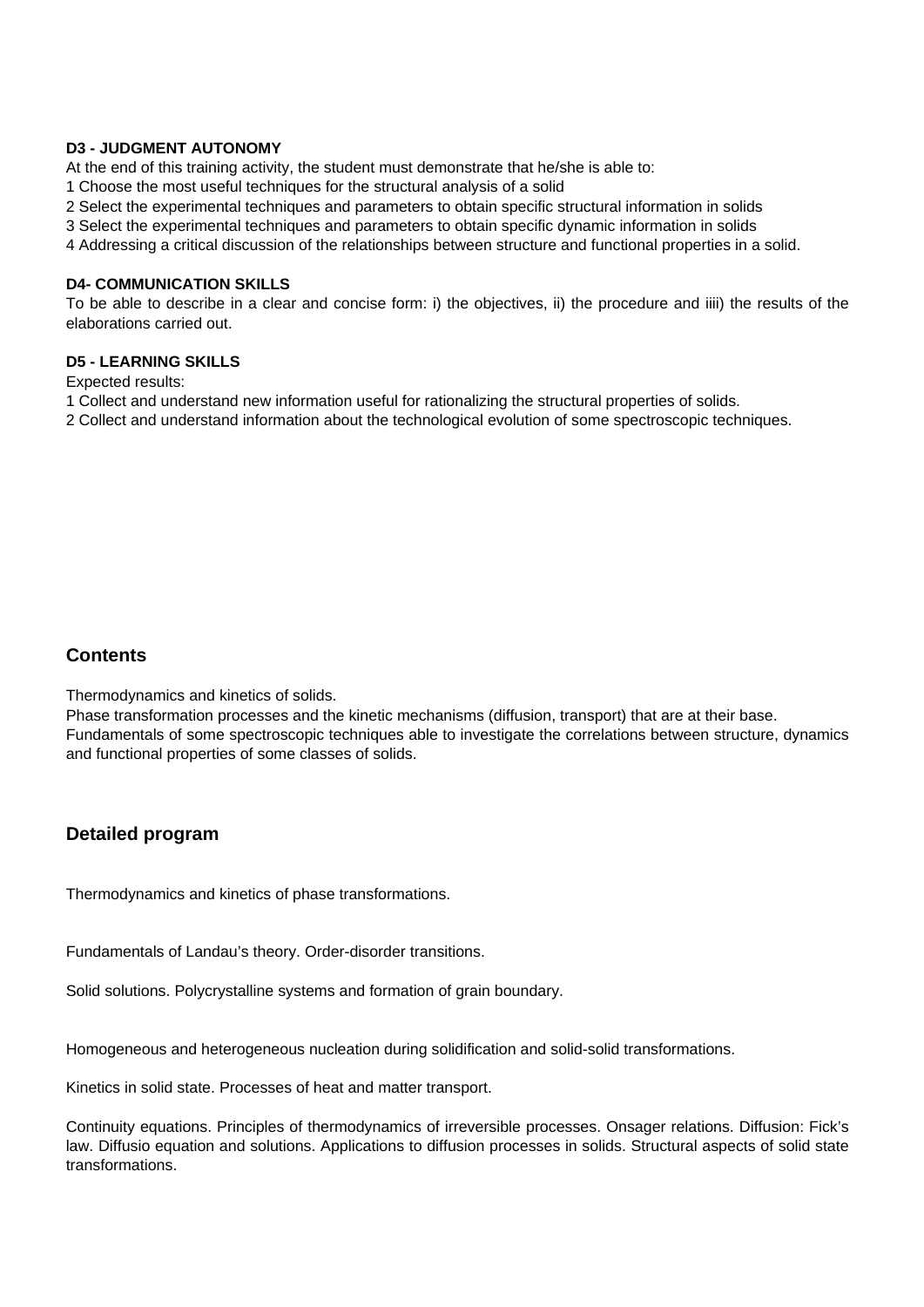Diffraction techniques: short and long order, Scherrer equation.

Radial distribution function, types of disorder. Structure of glasses and mechanisms of ion transport.

X-rays spectroscopy: EXAFS, XANES.

Diffusion coefficients measured by NMR.

## **Prerequisites**

Basic thermodynamics. Basic crystallography.

### **Teaching form**

Oral lessons.

### **Textbook and teaching resource**

B.S. Bokstein et al., Thermodynamics & Kinetics in Materials Science, Oxford University Press, Oxford, 2005.

A.R. West, Solid State Chemistry and its Applications, Wiley, Chichester, 2014.

Lecture notes of the teacher.

#### **Semester**

First

## **Assessment method**

Oral exam with vote in thirtieths.

The verification of the learning of the results foreseen by the descriptors D1-D5 is carried out through an interview, during which at least two questions are asked the student on different parts of the program. The interview, in addition to ascertain the acquisition of knowledge and disciplinary skills, will tend to verify the critical analysis skills,